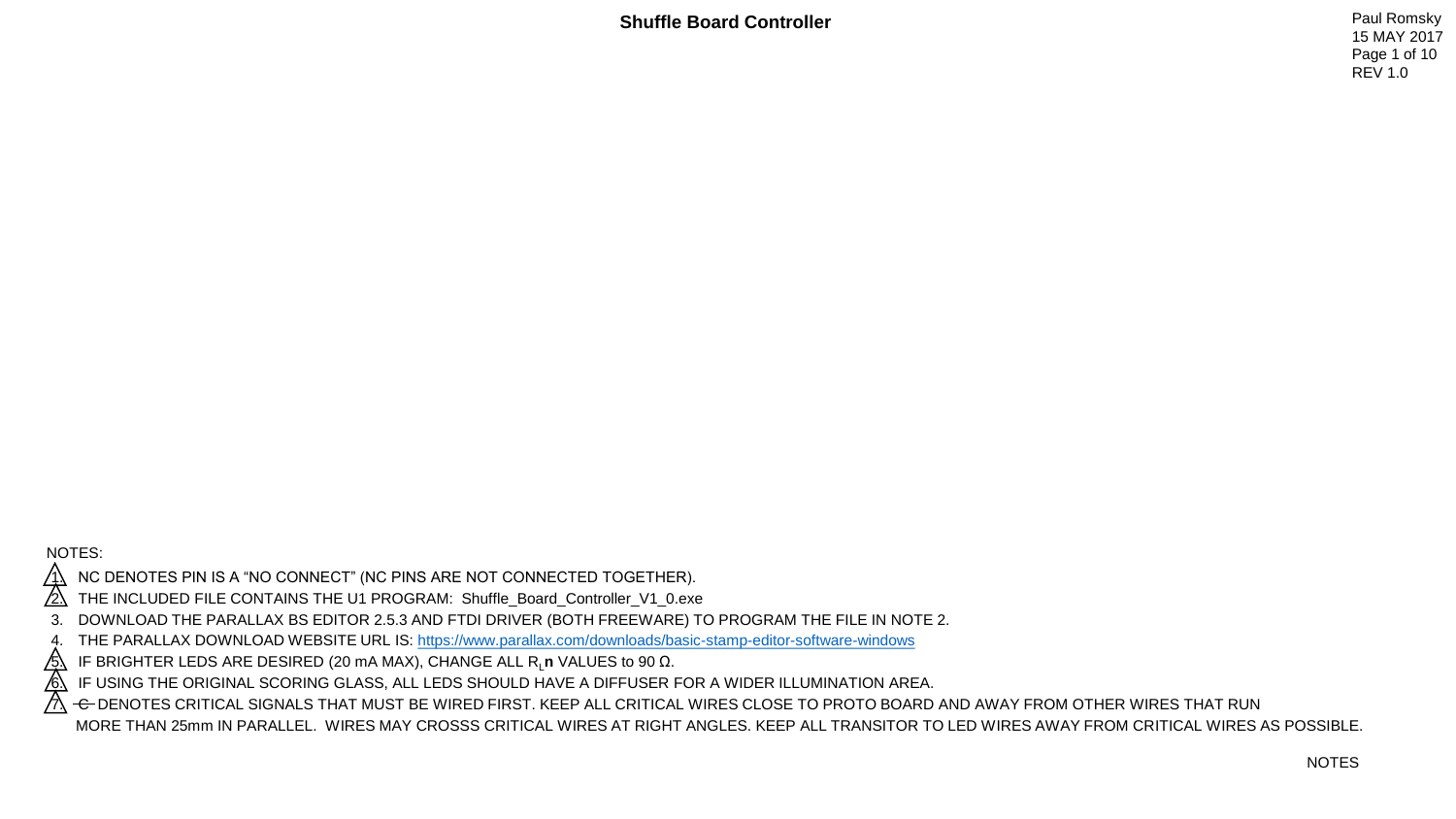

MICROCONTROLLER, EXTERNAL INTERFACES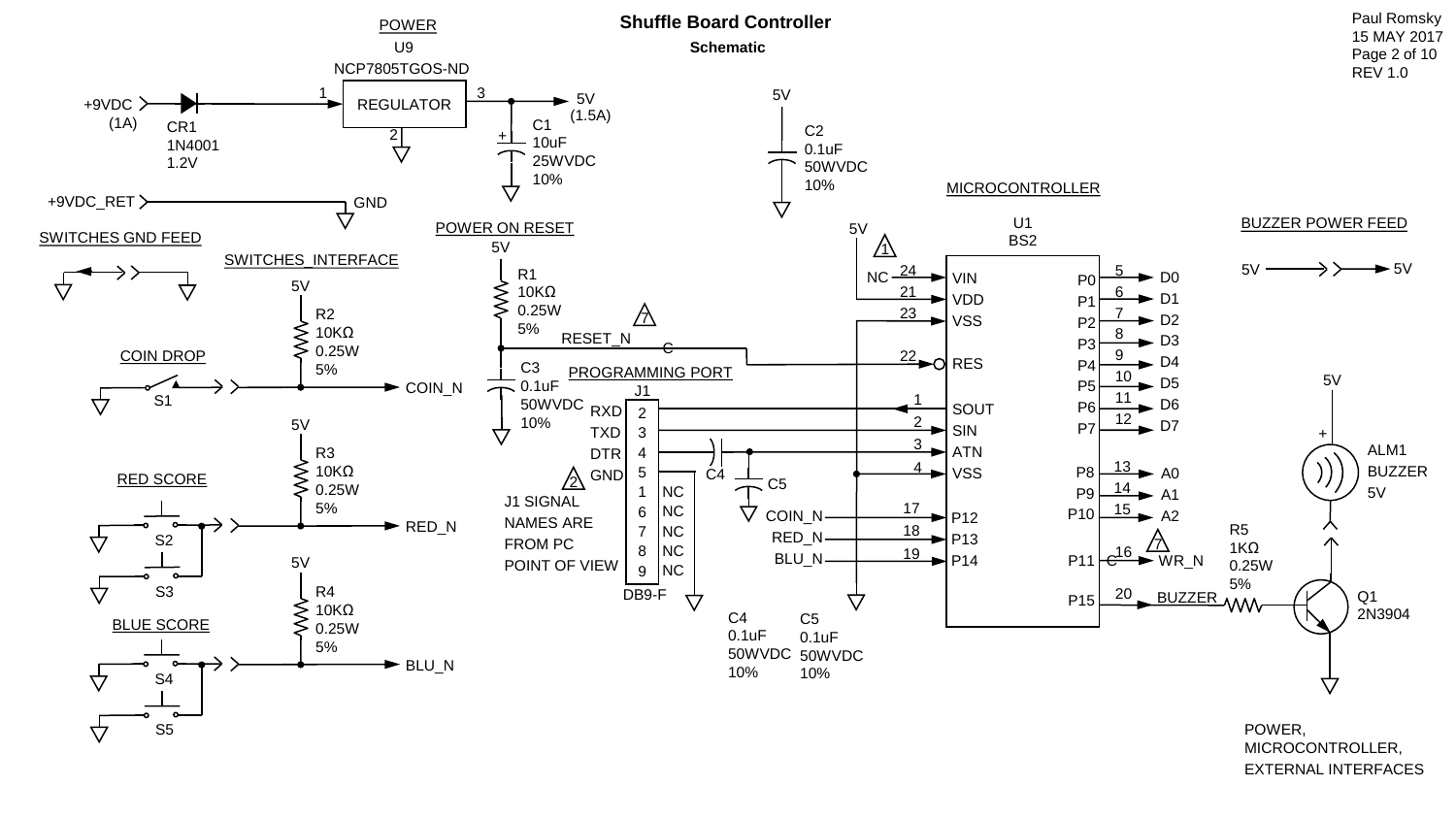15 MAY 2017 Page 3 of 10 REV 1.0

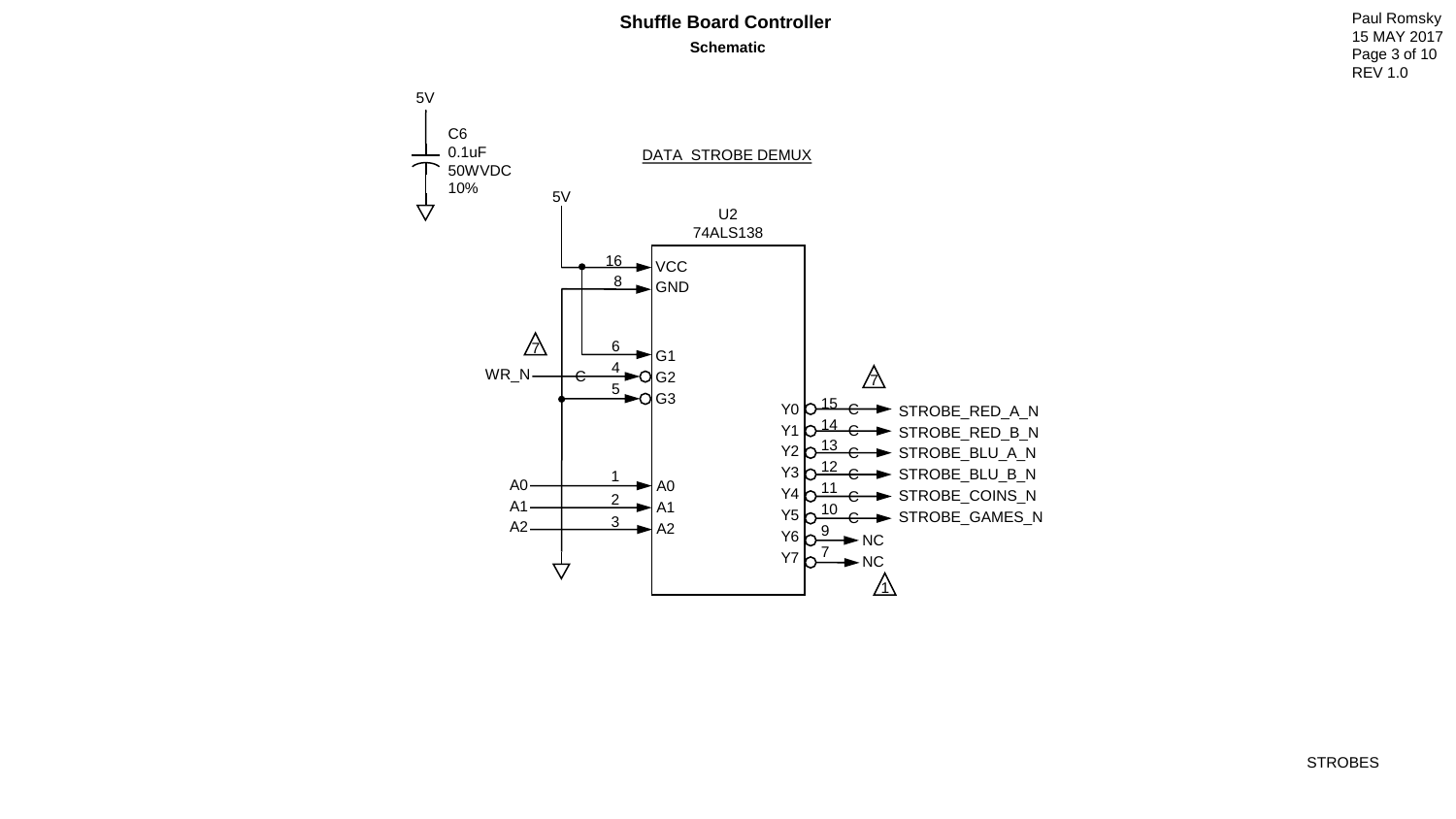15 MAY 2017 Page 4 of 10 REV 1.0

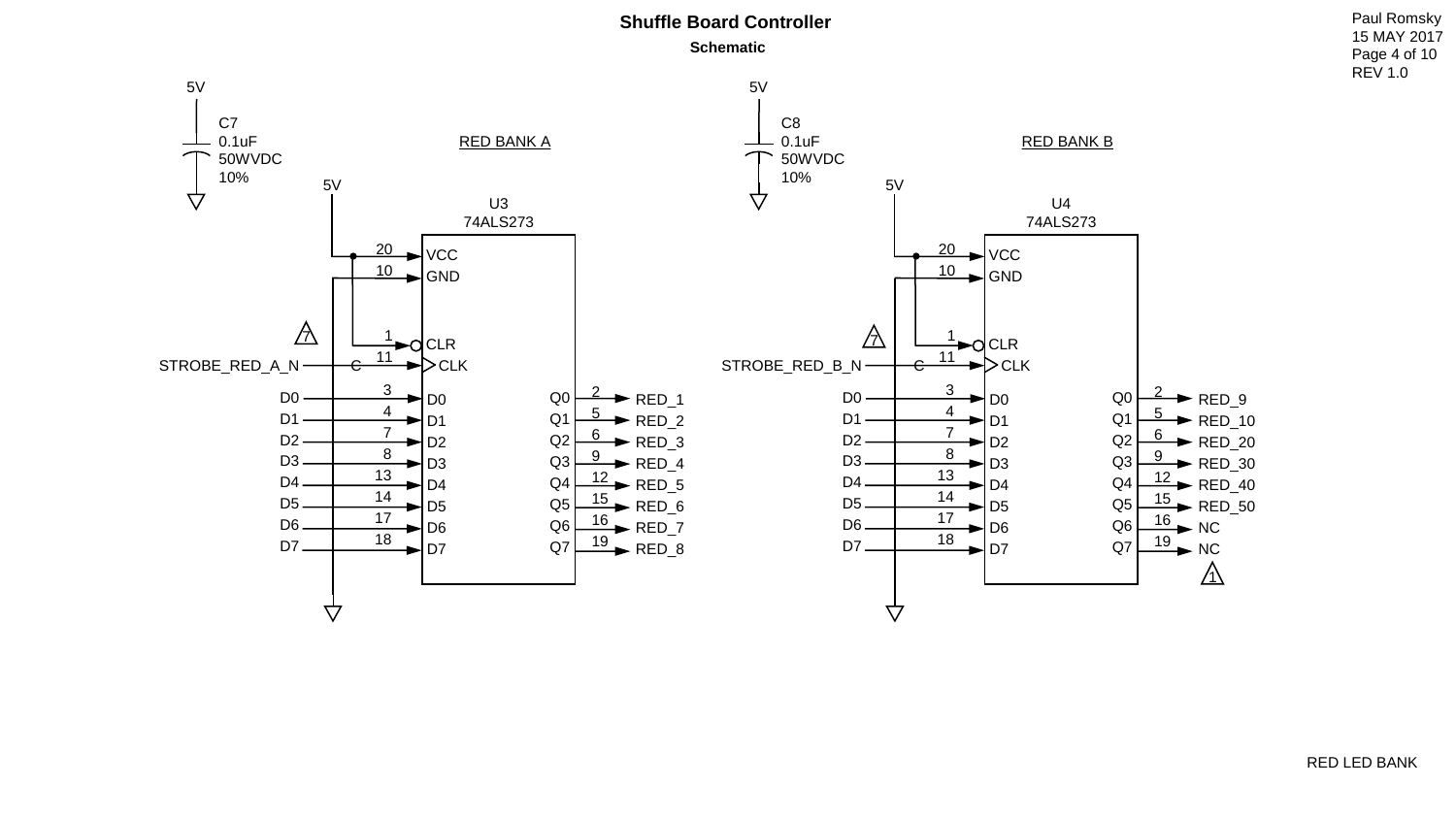15 MAY 2017 Page 5 of 10 REV 1.0

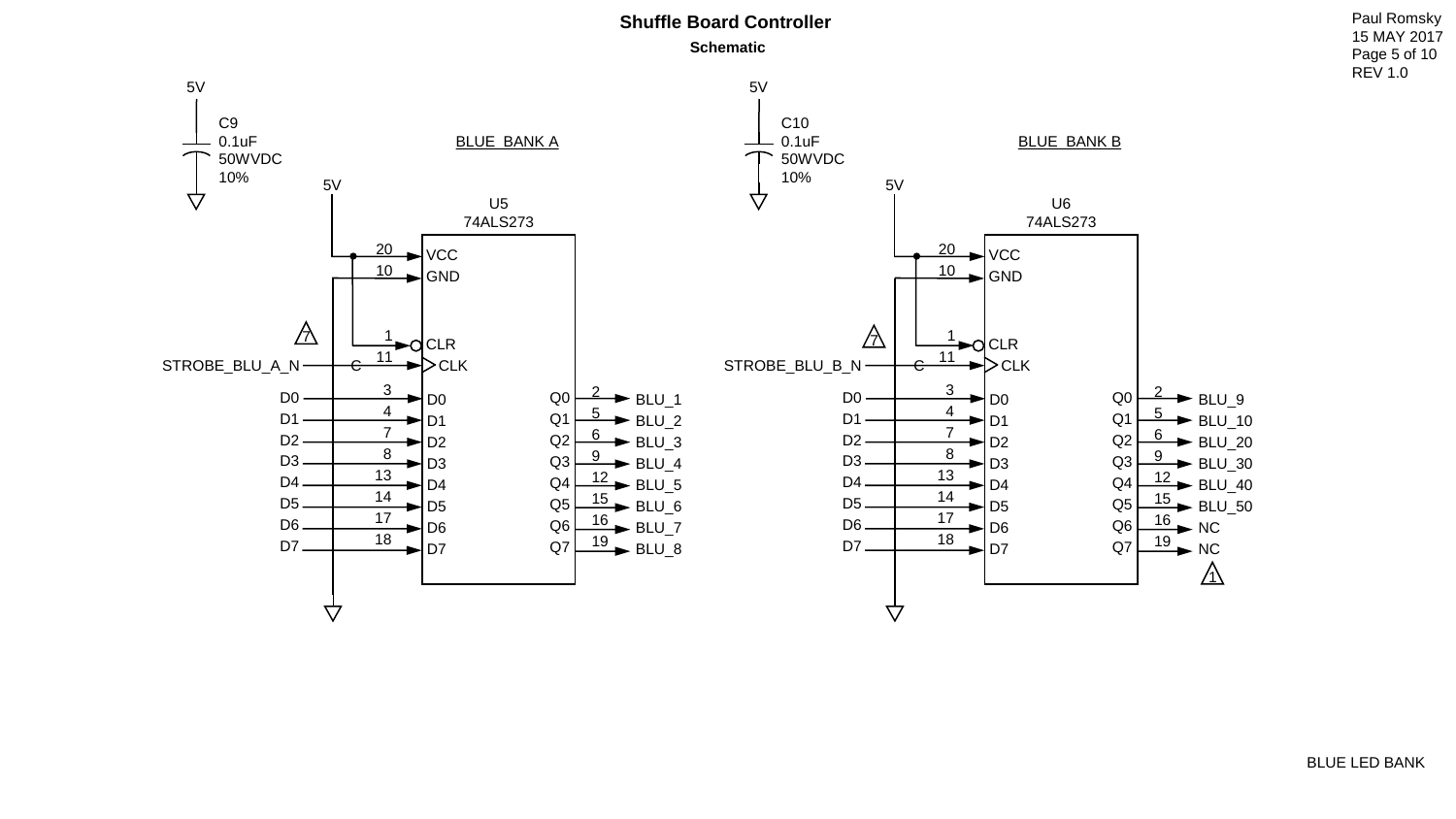

15 MAY 2017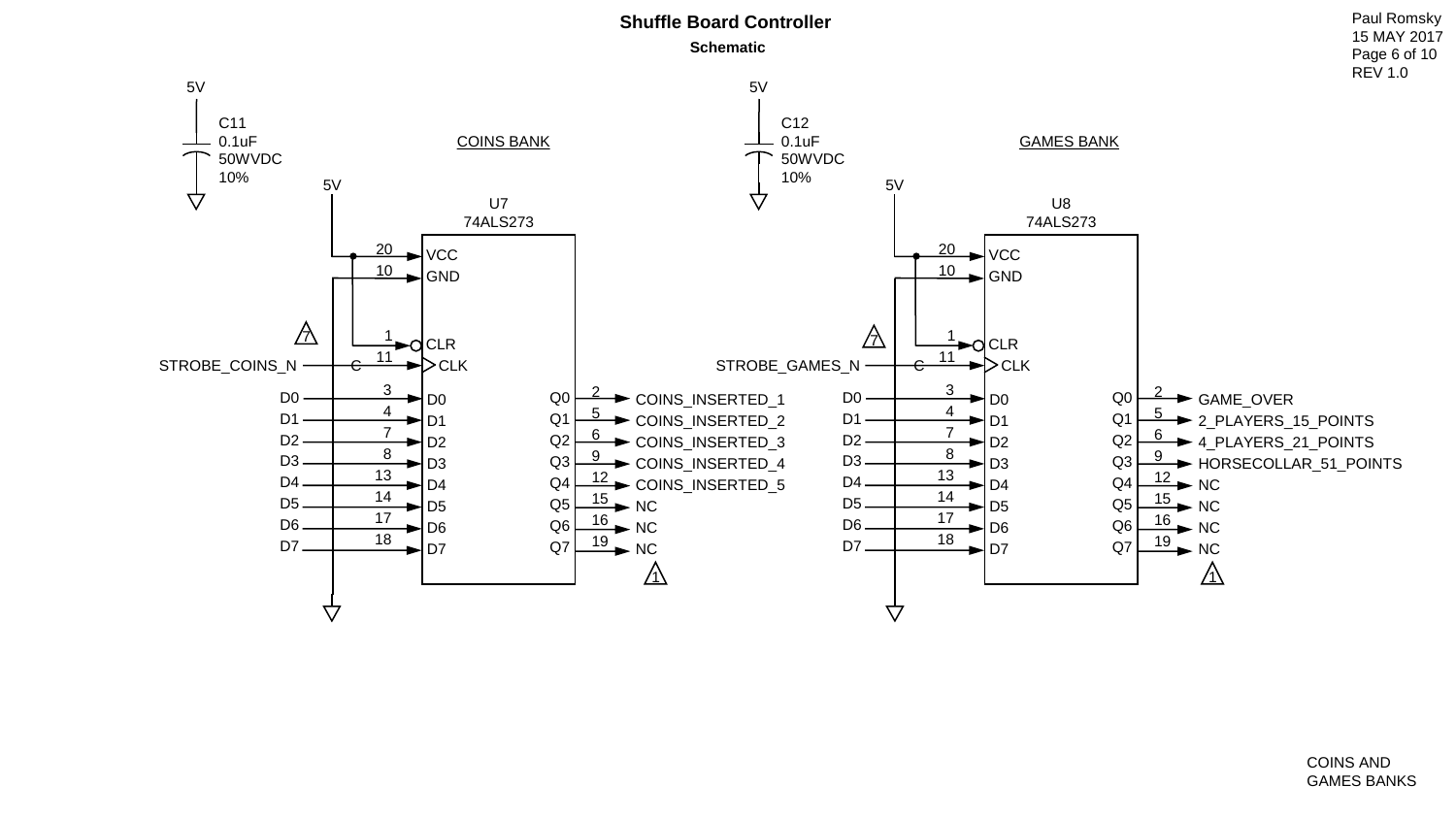**Scl** 



 $5V$   $-$ 

$$
\longrightarrow \rightarrow \rightarrow \rightarrow
$$
 5VLED  
(0.860 A Max)

LEDs = C513A -WSN -CY0Z0231

#### SINGLE LEDS AND DRIVERS



$$
\sum_{i=1}^{n} R_{i} n = \frac{5 - V_{FWD}}{I_{FWD}}
$$

$$
R_L n = \frac{5 - 3.2}{0.020}
$$

 $R<sub>L</sub>$ **n** = 90 Ω

| <b>Schematic</b>      |                |                         |                         |                         |  |  |  |
|-----------------------|----------------|-------------------------|-------------------------|-------------------------|--|--|--|
| Reference Designators |                |                         |                         |                         |  |  |  |
| Signal                | $R_B$ n        | $R_1$ n                 | $Q_{D}$ n               | LEDn                    |  |  |  |
| RED_1                 | 1              | 1                       | 1                       | 1                       |  |  |  |
| RED_2                 | $\overline{c}$ | $\overline{\mathbf{c}}$ | $\overline{c}$          | $\overline{\mathbf{c}}$ |  |  |  |
| RED_3                 | 3              | 3                       | 3                       | 3                       |  |  |  |
| RED_4                 | 4              | 4                       | $\overline{\mathbf{4}}$ | 4                       |  |  |  |
| RED_5                 | 5              | 5                       | 5                       | 5                       |  |  |  |
| RED_6                 | 6              | 6                       | 6                       | 6                       |  |  |  |
| RED_7                 | $\overline{7}$ | $\overline{7}$          | $\overline{7}$          | $\overline{7}$          |  |  |  |
| RED_8                 | 8              | 8                       | 8                       | 8                       |  |  |  |
| RED_9                 | 9              | 9                       | 9                       | 9                       |  |  |  |
| RED_10                | 10             | 10                      | 10                      | 10                      |  |  |  |
| RED_20                | 11             | 11                      | 11                      | 11                      |  |  |  |
| RED_30                | 12             | 12                      | 12                      | 12                      |  |  |  |
| RED_40                | 13             | 13                      | 13                      | 13                      |  |  |  |
| RED_50                | 14             | 14                      | 14                      | 14                      |  |  |  |
| BLU_1                 | 15             | 15                      | 15                      | 15                      |  |  |  |
| BLU_2                 | 16             | 16                      | 16                      | 16                      |  |  |  |
| BLU_3                 | 17             | 17                      | 17                      | 17                      |  |  |  |
| BLU_4                 | 18             | 18                      | 18                      | 18                      |  |  |  |
| BLU_5                 | 19             | 19                      | 19                      | 19                      |  |  |  |
| BLU_6                 | 20             | 20                      | 20                      | 20                      |  |  |  |
| BLU_7                 | 21             | 21                      | 21                      | 21                      |  |  |  |
| BLU_8                 | 22             | 22                      | 22                      | 22                      |  |  |  |
| BLU_9                 | 23             | 23                      | 23                      | 23                      |  |  |  |
| <b>BLU_10</b>         | 24             | 24                      | 24                      | 24                      |  |  |  |
| <b>BLU_20</b>         | 25             | 25                      | 25                      | 25                      |  |  |  |
| <b>BLU_30</b>         | 26             | 26                      | 26                      | 26                      |  |  |  |
| <b>BLU_40</b>         | 27             | 27                      | 27                      | 27                      |  |  |  |
| <b>BLU_50</b>         | 28             | 28                      | 28                      | 28                      |  |  |  |
| COINS_INSERTED_1      | 29             | 29                      | 29                      | 29                      |  |  |  |
| COINS_INSERTED_2      | 30             | 30                      | 30                      | 30                      |  |  |  |
| COINS_INSERTED_3      | 31             | 31                      | 31                      | 31                      |  |  |  |
| COINS_INSERTED_4      | 32             | 32                      | 32                      | 32                      |  |  |  |
| COINS INSERTED 5      | 33             | 33                      | 33                      | 33                      |  |  |  |

15 MAY 2017 Page 7 of 10 REV 1.0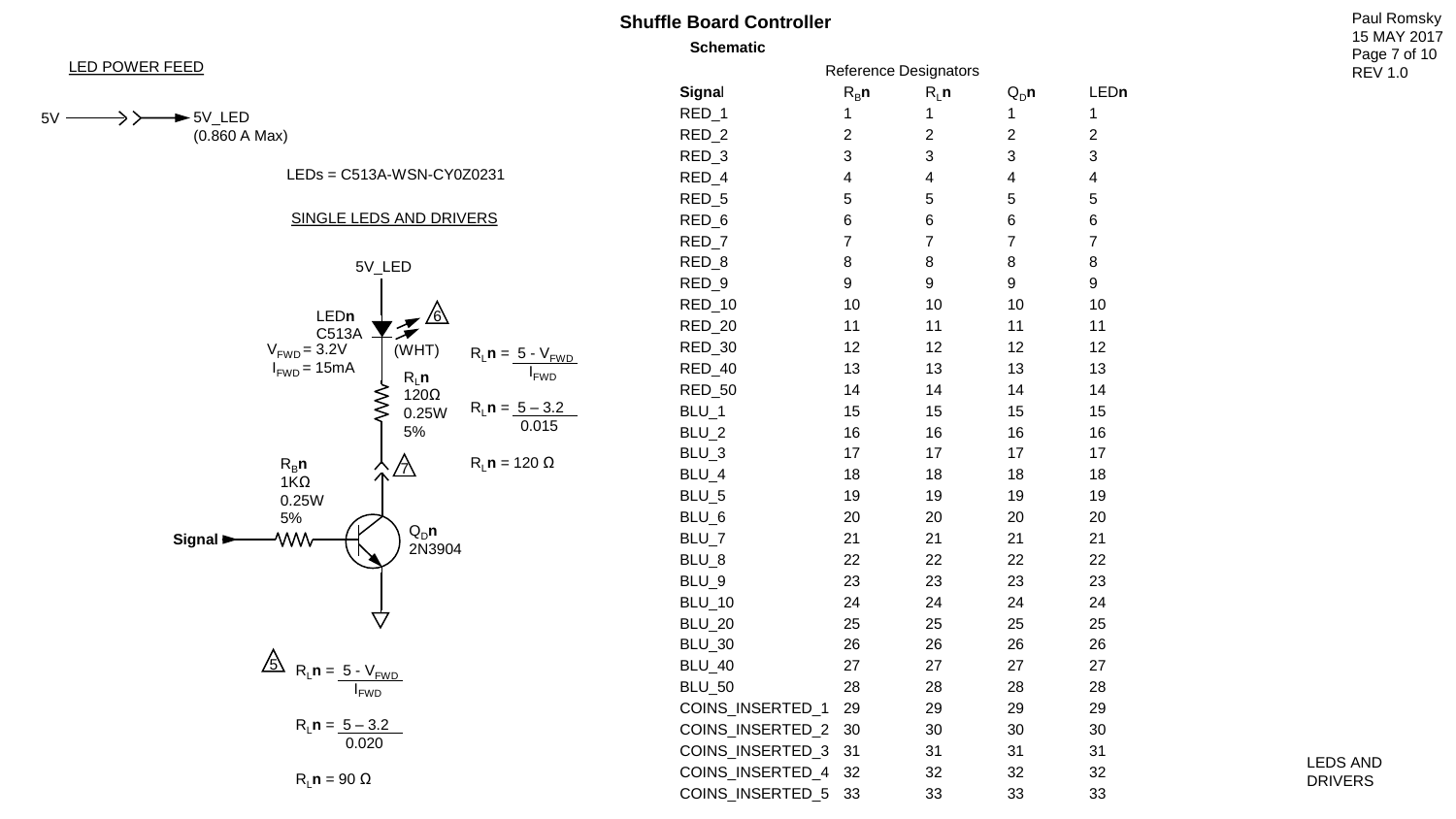# **Shuffle Board Controller Paul Romsky Schematic**

15 MAY 2017 Page 8 of 10 REV 1.0

LEDs = C513A-WSN-CY0Z0231

DUAL LEDS AND DRIVERS



|                                 | Reference Designators |         |          |        |  |  |
|---------------------------------|-----------------------|---------|----------|--------|--|--|
| Signal                          | $R_R n$               | R, n, m | $Q_{D}n$ | LEDn,m |  |  |
| 2 PLAYERS 15 POINTS             | 34                    | 34.35   | 34       | 34, 35 |  |  |
| 4 PLAYERS 21 POINTS             | 35                    | 36, 37  | 35       | 36, 37 |  |  |
| HORSECOLLAR 51 POINTS           | 36                    | 38, 39  | 36       | 38, 39 |  |  |
| <b>GAME OVER</b>                | 37                    | 40, 41, | 37       | 40, 41 |  |  |
| LOGO (Signal is 5V - Always On) | -38                   | 42.43   | 38       | 42.43  |  |  |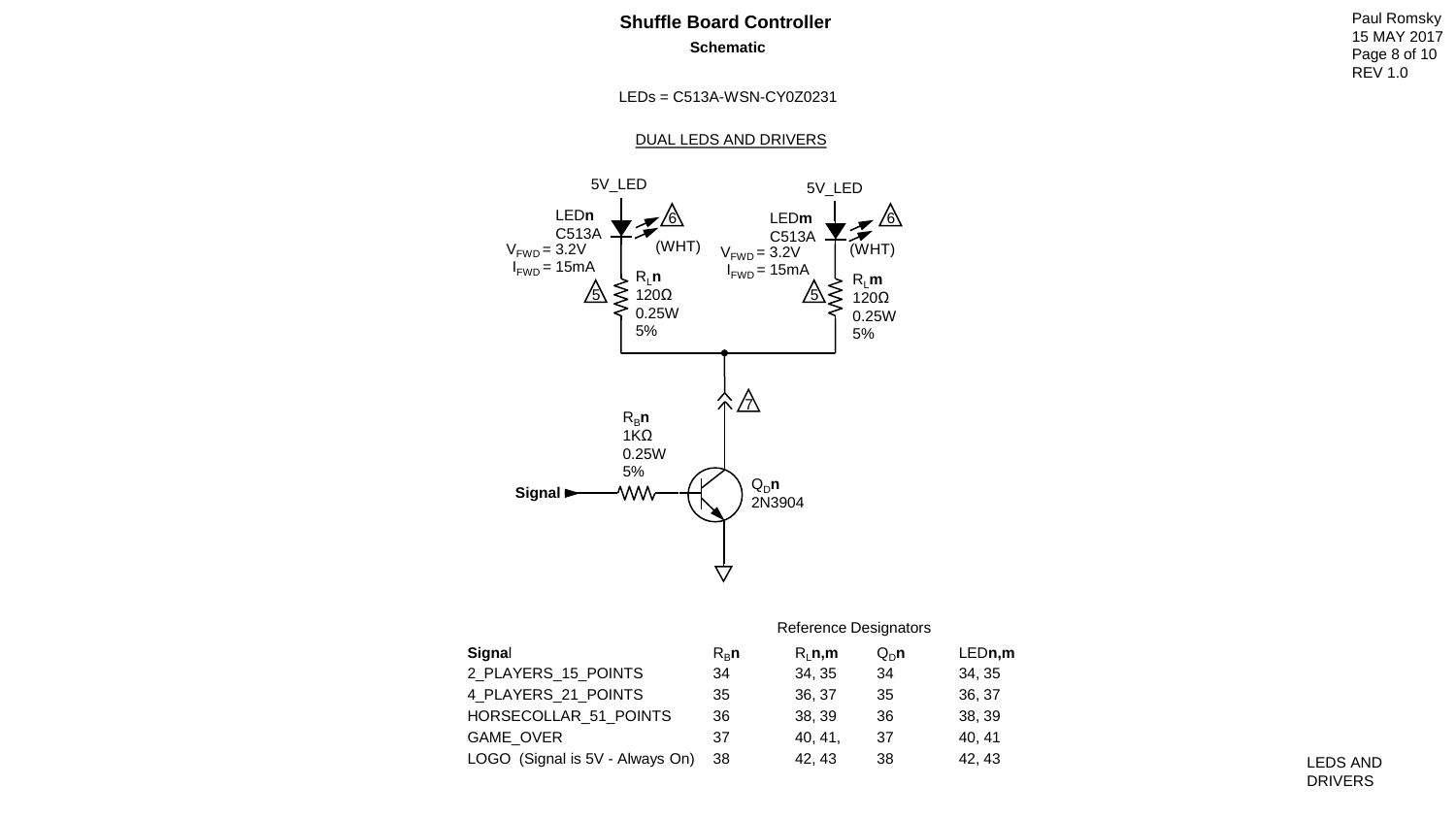# **Shuffle Board Controller Paul Romsky Parts List**

15 MAY 2017 Page 9 of 10 REV 1.0

Cost USD

|                 | Item Ref Designators Supplier |         | Supplier Part Number  | Qty          | Each            | Total Description                                                                 |
|-----------------|-------------------------------|---------|-----------------------|--------------|-----------------|-----------------------------------------------------------------------------------|
| $\mathbf{1}$    | U1                            | DIGIKEY | STAMP2-ND             |              | $1$ \$49.00     | \$49.00 MICROCONTROLLER, PSTAMP2, DIP, PARALLAX                                   |
| $\mathbf{2}$    | U 2                           | DIGIKEY | 296-1485-5-ND         |              | $1$ \$0.95      | \$0.95 MICROCIRCUIT, DEMUX, 74ALS138, DIP                                         |
| $\mathcal{S}$   | $U3-U8$                       | DIGIKEY | 296-1493-5-ND         |              | $6\quad$ \$1.31 | \$7.86 MICROCIRCUIT, OCTAL D FLIP/FLOP, WITH CLEAR,<br>74ALS273, DIP              |
| $4\overline{ }$ | U 9                           | DIGIKEY | 497-1443-5-ND         | 1            | \$0.44          | \$0.44 MICROCIRCUIT, VOLTAGE REGULATOR, LINEAR,<br>3V-35V IN, 5V 1.5A OUT, TO-XXX |
| 5               | $Q1, QD1-QD38$                | DIGIKEY | 2N3904-APCT-ND        | 39           | \$0.19          | \$7.41 TRANSISTOR, NPN, 2N3904, TO-93                                             |
| 6               | $RL1 - RL43$                  | DIGIKEY | CF14JT120RCT-ND       | 43           | \$0.10          | \$4.30 RESISTOR, 120 OHM, 0.25W 5%, AXIAL                                         |
| $7\phantom{.0}$ | R5, RB1-RB38                  | DIGIKEY | CF14JT1K00CT-ND       | 39           | \$0.10          | \$3.90 RESISTOR, 1K OHM, 0.25W 5%, AXIAL                                          |
| 8               | R1-R4                         | DIGIKEY | CF14JT10K0CT-ND       | 4            | \$0.10          | $$0.40$ RESISTOR, 10K OHM, $0.25W$ 5%, AXIAL                                      |
| 9               | $C2-C12$                      | DIGIKEY | BC3324-ND             | 11           | \$0.20          | \$2.20 CAPACITOR, 0.1 UF, 50WVDC, 10%, THROUGH HOLE                               |
| 10              | C1                            | DIGIKEY | 493-13398-ND          | 1            | \$0.43          | \$0.43 CAPACITOR, 10 UF, 25WVDC, 5%, RADIAL                                       |
| 11              | CR1                           | DIGIKEY | 1N4001GDICT-ND        | 1            | \$0.33          | \$0.33 DIODE, SIGNAL, 1N4100, THROUGH HOLE                                        |
| 12              | LED1-LED43                    | DIGIKEY | C513A-WSN-CY0Z0231-ND | 43           | \$0.25          | \$10.75 DIODE, LED, WHITE, 5mm, T 1 3/4, VFWD 3.2V,<br>20mA                       |
| 13              | ALM1                          | DIGIKEY | 102-1285-ND           | 1            | \$2.28          | \$2.28 BUZZER, 5VDC                                                               |
| 14              | J1                            | DIGIKEY | AE10921-ND            |              | $1 \quad $0.77$ | \$0.77 CONNECTOR, DB-9, FEMALE, RIGHT ANGLE, THROUGH<br>HOLE                      |
| 15              | A1                            | DIGIKEY | $V1224-ND$            |              | 1 \$32.74       | \$32.74 PROTO BOARD, PLATED, DUAL POWER BUS,<br>6.30" L X3.94" W                  |
| 16              | XU1                           | DIGIKEY | ED3051-5-ND           |              | $1$ \$0.28      | \$0.28 SOCKET, DIP, 24 PIN 600 MILL WIDE                                          |
| 17              | XU2                           | DIGIKEY | ED3046-5-ND           | $\mathbf{1}$ | \$0.19          | \$0.19 SOCKET, DIP, 16 PIN 300 MILL WIDE                                          |
| 18              | XU3-XU8                       | DIGIKEY | ED3054-5-ND           | 6            | \$0.26          | \$1.56 SOCKET, DIP, 20 PIN 300 MILL WIDE                                          |
| 19              |                               | DIGIKEY | C2003W-100-ND         |              | AR \$15.11      | \$15.11 WIRE, 24 AWG, STRANDED COPPER, WHITE, 100 FOOT<br>ROLL                    |
| 20              |                               | DIGIKEY | SMDSW.020 10Z-ND      |              | AR \$5.03       | \$5.03 SOLDER, 63/37 TIN/LEAD, 24 AWG, 1 OZ,<br>FLUX NO CLEAN, OR EQUIV           |
|                 |                               |         |                       |              | GRAND TOTAL     | \$145.93                                                                          |

PARTS LIST